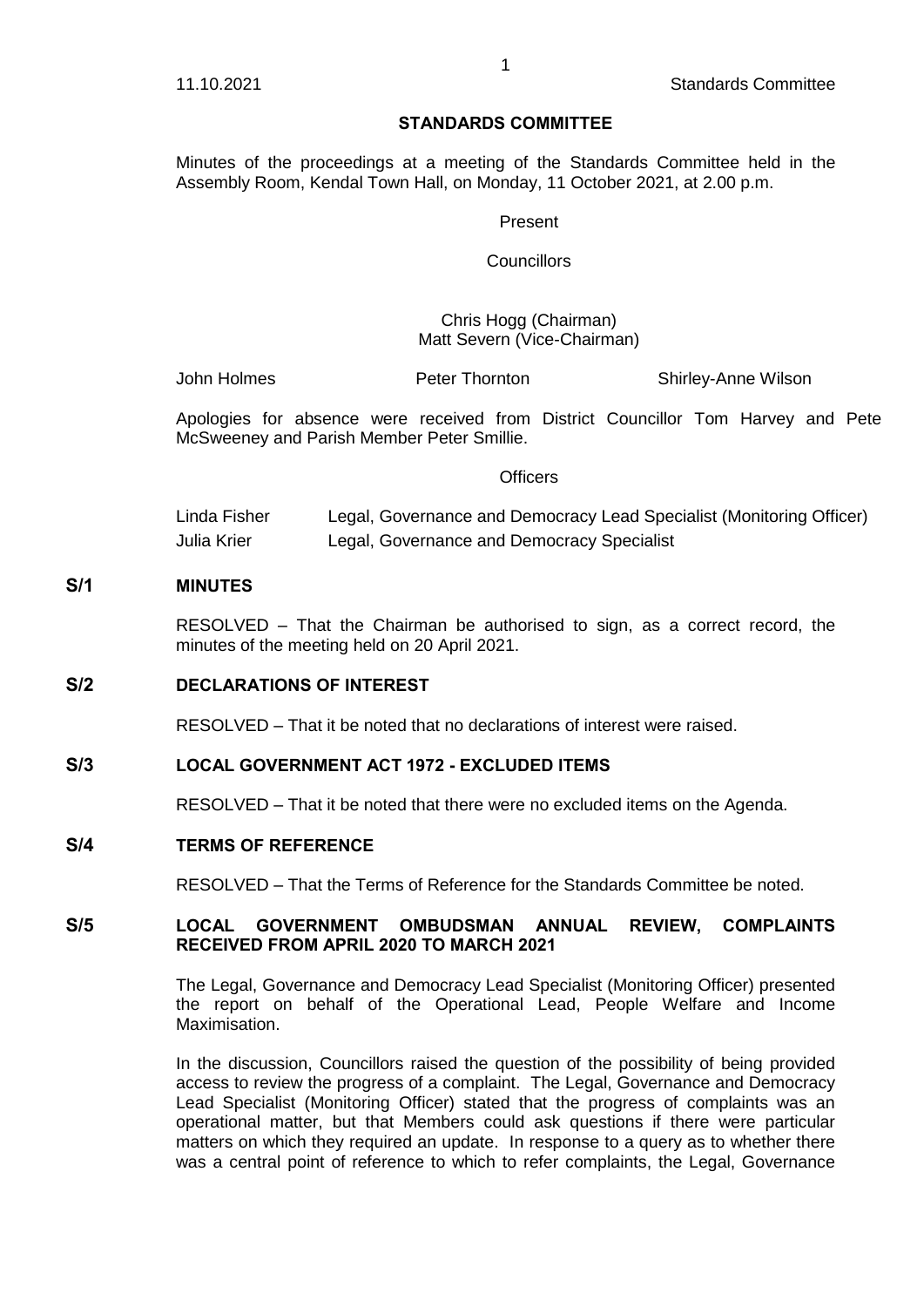and Democracy Lead Officer (Monitoring Officer) stated that complaints could be directed to the Council's central complaints email address.

During the discussion, a further query was raised with regard to the timescales within which complaints should be acknowledged and a response issued. The Legal, which complaints should be acknowledged and a response issued. Governance and Democracy Lead Officer (Monitoring Officer) stated that the Council aims to respond to complaints within ten working days, and to provide an acknowledgement within two working days of receipt of a complaint. It was acknowledged by the Legal, Governance and Democracy Lead Officer (Monitoring Officer) that a full response was not always possible within ten working days and that in that event officers would seek to keep complainants updated as to the reasons for delay.

During the discussion a query was also raised in relation to Code of Conduct complaints. The Legal, Governance and Democracy Lead Officer (Monitoring Officer) advised that this was the subject of agenda Agenda Item No. 8.

RESOLVED – That the reports be received and the recent decisions of the Local Government Ombudsman be noted.

### **S/6 STANDARDS COMMITTEE - PARISH REPRESENTATIVE**

RESOLVED - That it be noted that, following the end of Parish Councillor David Peters' term as the Chairman of the Cumbria Association of Local Councils to the Standards Committee, the new Chair, once appointed, will be invited to join the Standards Committee as one of the parish council co-optees (in the event that the Chair is unable to take up the position, an alternative parish council co-optee will be sought).

### **S/7 CODE OF CONDUCT COMPLAINTS**

The Legal, Governance and Democracy Lead Specialist (Monitoring Officer) presented the report and responded to comments with regard to delays responding to complaints. The Legal, Governance and Democracy Lead Specialist (Monitoring Officer) stated that in relation to a number of (related) complaints it had been necessary to seek further clarification from the complainants with regard to the specific breaches of the Code of Conduct alleged. Upon receipt of that further information, the subjects of the complaints had been asked to comment within a specified timescale upon the complaints. The Legal, Governance and Democracy Lead Specialist (Monitoring Officer) advised that once the responses had been received, she would be arranging to meet with the Independent Person regarding the complaints. It was noted that the complainants had been notified of the process accordingly. In relation to another outstanding matter, the Legal, Governance and Democracy Lead Specialist (Monitoring Officer) explained that in relation to that particular matter there had been two parts to the complaint and delays had arisen because the second limb of the complaint required further clarification.

The Legal, Governance and Democracy Lead Specialist (Monitoring Officer) noted that some of the complaints received concerned Parish Council processes and meetings and were not necessarily Code of Conduct complaints. Councillors queried whether a revised 'traffic light' process would assist with dealing with these complaints but it was felt that the current level of complaints did not merit a change in approach. The Legal, Governance and Democracy Lead Specialist (Monitoring Officer) highlighted that it was a matter for the complainants in each case to substantiate their complaints and that the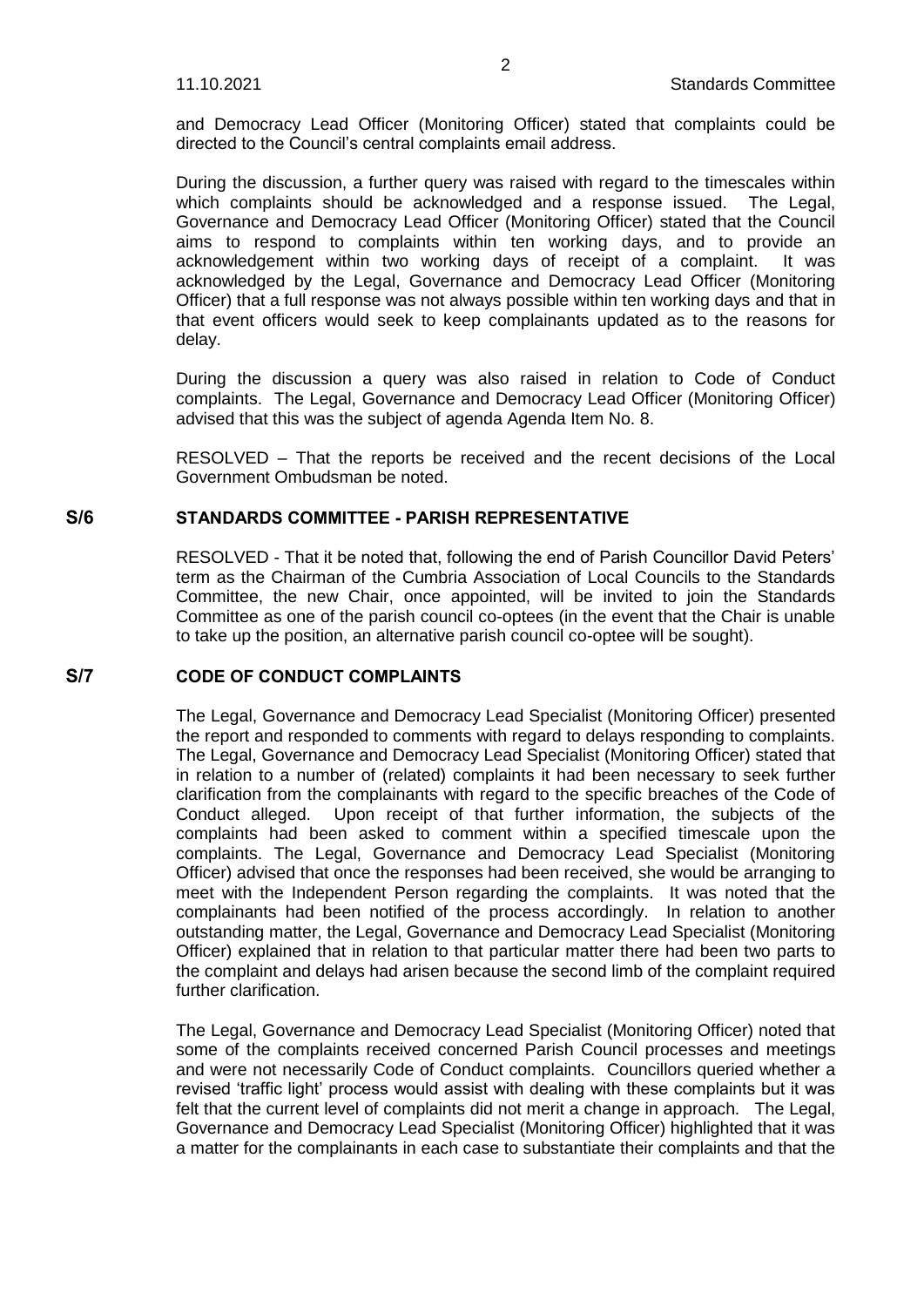timescales for dealing with these complaints would only commence from the date at which the breaches were properly outlined and identified by the complainants.

During the discussion, Councillors were pleased to note so few Code of Conduct complaints regarding District Councillors.

RESOLVED – That the report be noted.

## **S/8 DISTRICT REGISTER OF DISCLOSABLE PECUNIARY AND OTHER REGISTRABLE INTERESTS**

The Legal, Governance and Democracy Lead Specialist (Monitoring Officer) presented the report and noted that there were a number of Members who had not yet attended the training provided upon the new Code of Conduct.

During the discussion, the Chair expressed some concern with the approach that Councillors who had not attended the training session would be provided with a recording to watch. The Chair expressed a preference for Members to attend the training session, rather than listen to a recording, and an action was noted for the Chair to send an email to Group Leaders reminding them of the need for Members to attend training sessions in person / virtually and for Members to each sign and return their confirmation that they had read the Code of Conduct. It was noted that the training was provided online live and so was very convenient to attend.

RESOLVED – That

(1) the review of the District register of interests be noted; and

(2) through the Chair, a letter be sent to Group Leaders regarding the need for Members to attend the Code of Conduct training session.

### **S/9 PARISH REGISTER OF DISCLOSABLE PECUNIARY AND OTHER REGISTRABLE INTERESTS**

The Legal, Governance and Democracy Lead Specialist (Monitoring Officer) presented the report.

During the discussion, it was noted by Councillors that there were a small number of Register of Interest forms outstanding and that a letter to the Clerks and Councillors in question may assist. The Legal, Governance and Democracy Lead Specialist (Monitoring Officer) explained that officers do did frequently chase outstanding Register of Interest forms and stated that she would send a letter to the relevant Councillors requesting return of the Register of Interest forms.

#### RESOLVED – That

(1) the review of the Parish Register of Interests be noted; and

(2) a letter be sent by the Legal, Governance and Democracy Lead Specialist (Monitoring Officer) to the relevant Councillors who had not yet returned their Register of Interest forms.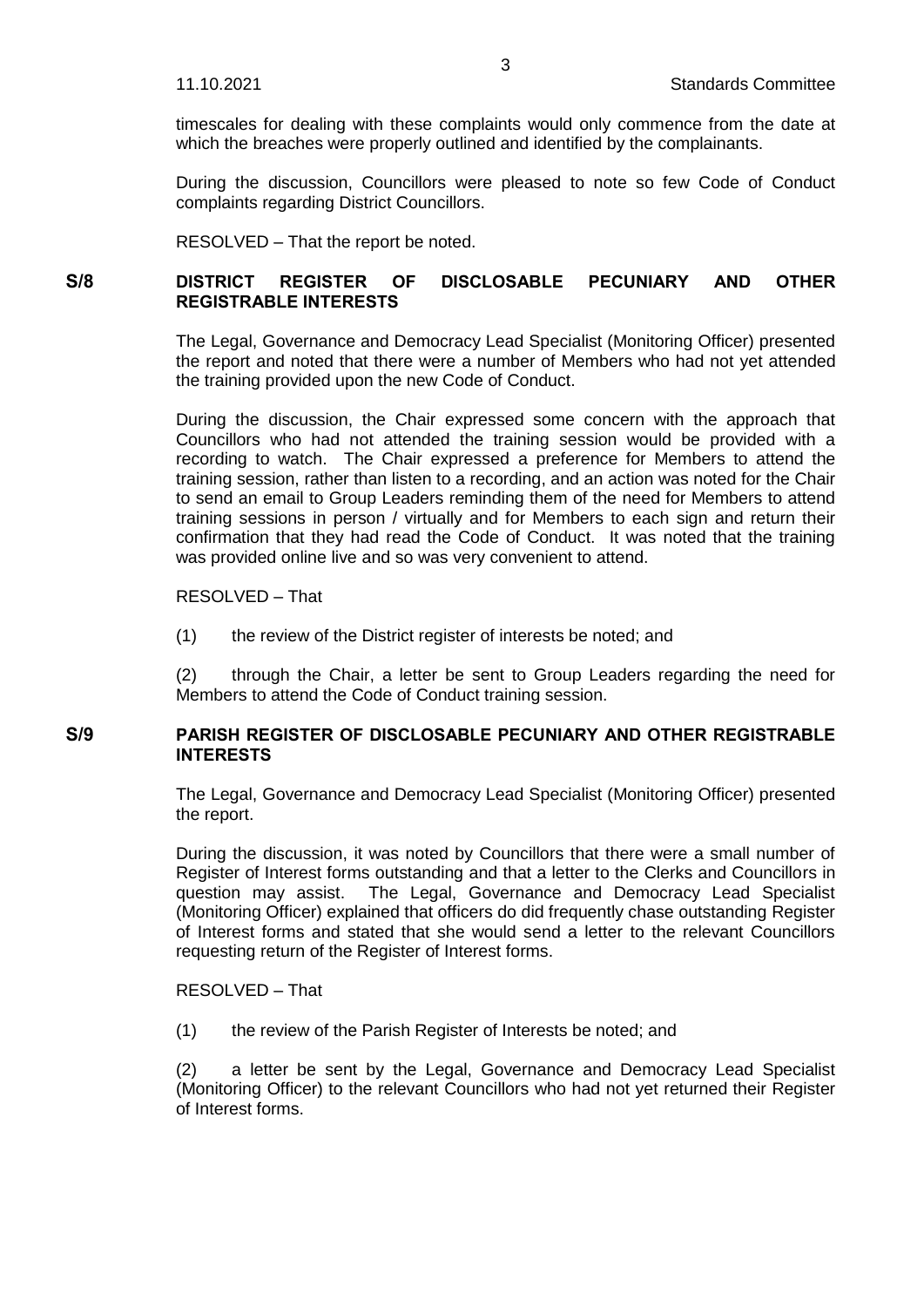## **S/10 EMPLOYEE REGISTER OF INTERESTS AND GIFTS AND HOSPITALITY**

The Legal, Governance and Democracy Lead Specialist (Monitoring Officer) presented the report.

The Chair queried whether there were arrangements for the reportable threshold for gifts to be aligned for both officers and Members. The Legal, Governance and Democracy Lead Specialist (Monitoring Officer) confirmed that the thresholds had not yet been aligned for Members and officers but that this had been identified as an internal audit recommendation.

RESOLVED – That the report and appendices be noted.

## **S/11 STANDARDS COMMITTEE WORK PROGRAMME**

The Legal, Governance and Democracy Lead Specialist (Monitoring Officer) presented the Standards Committee's Work Programme.

It was noted by the Chair that Members were acutely aware of the time that would be taken up in relation to Local Government Re-organisation in Cumbria and that he would like this to be reflected in the Work Programme.

RESOLVED - That the Standards Committee's Work Programme be noted.

# **S/12 SOCIAL MEDIA GUIDE FOR COUNCILLORS**

The Legal, Governance and Democracy Lead Specialist (Monitoring Officer) presented the report and noted that the Guidance was also referred to in the Code of Conduct training that had been offered to all Members.

There was general discussion by Members regarding online communications and it was suggested that Councillors needed to be mindful of different forms of communication online. In the course of the discussion it was noted that the Chair would send an email to remind Members about the Social Media Guidance.

RESOLVED - That

(1) the Social Media Guide for Councillors be noted; and

(2) a reminder be sent through the Chair to all Members regarding the guidance in relation to social media.

### **S/13 LOCAL GOVERNMENT REORGANISATION**

The Legal, Governance and Democracy Lead Specialist (Monitoring Officer) provided a verbal update in relation to Local Government Re-organisation ('LGR'). The Legal, Governance and Democracy Lead Specialist (Monitoring Officer) explained that Cumbria Monitoring Officers were meeting regularly and work streams had commenced in relation to governance and legal matters. The Standards regime and Code of Conduct for the new unitary authority would be matters to be considered by the Shadow Authority in due course.

RESOLVED – That the verbal update be noted.